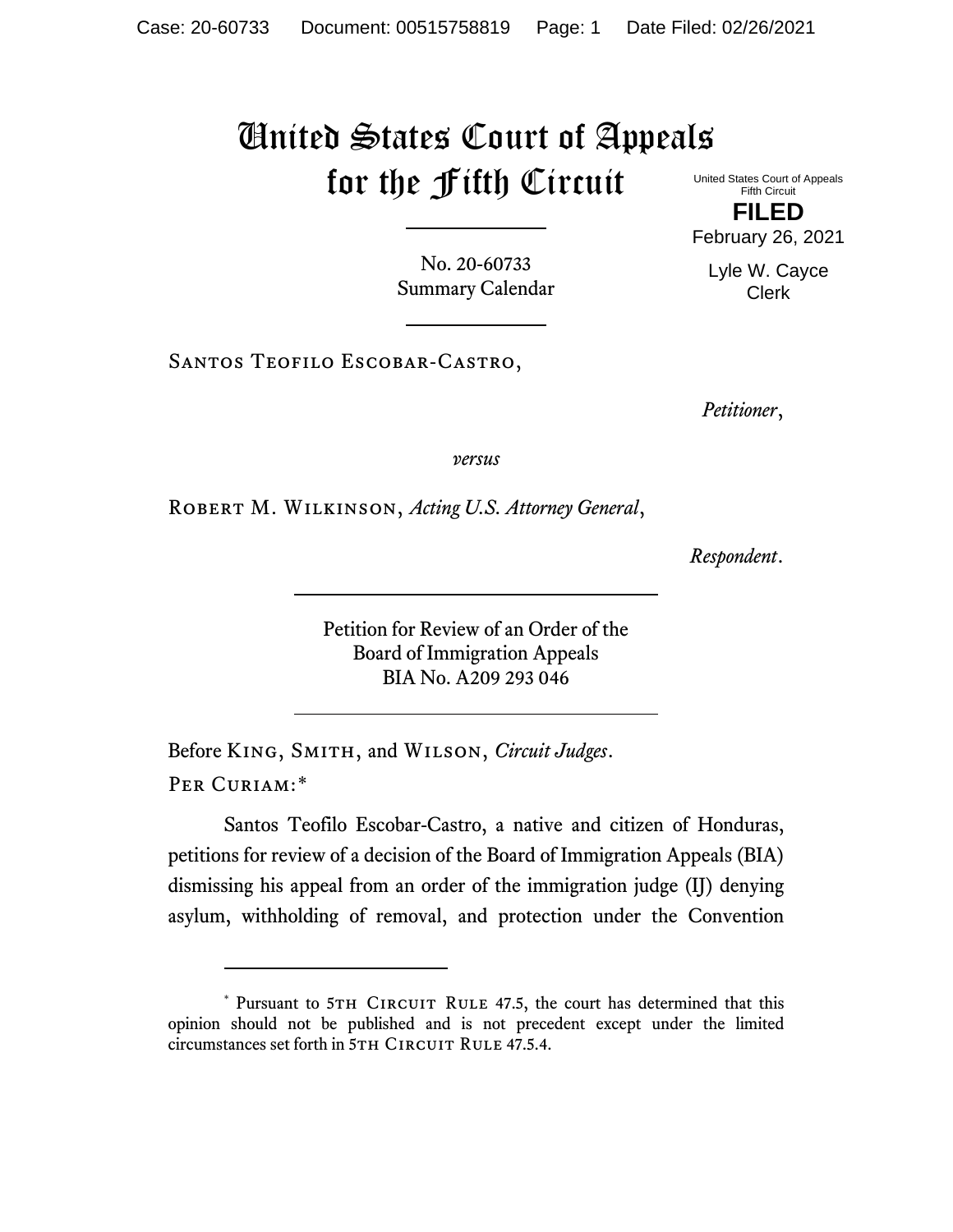## No. 20-60733

Against Torture (CAT). He contends that he is entitled to asylum based on the past persecution he suffered on account of his membership in a particular social group, as well as his fear of future persecution on account of such particular social group membership, and he argues that the IJ and the BIA erred in denying his asylum claim.

We review factual findings for substantial evidence, and legal questions are reviewed de novo. *Rui Yang v. Holder*, 664 F.3d 580, 584 (5th Cir. 2011). Among the findings of fact reviewed for substantial evidence is the conclusion that an alien is not eligible for asylum or withholding of removal. *Chen v. Gonzales*, 470 F.3d 1131, 1134 (5th Cir. 2006).

Escobar-Castro challenges the IJ's determination that the harm he experienced at the hands of MS gang members, which included robbery and extortion, was not severe enough to qualify as past persecution. We review only the BIA's decision, "unless the IJ's decision has some impact on" that decision. *Wang v. Holder*, 569 F.3d 531, 536 (5th Cir. 2009). Here, because the BIA did not adopt the IJ's determination regarding the severity of the past harm, we agree with the Attorney General that this part of the IJ's decision is not before this court, and therefore we need not consider Escobar Castro's contentions on the issue. *See id.*

Although the Attorney General is correct that the particular social group discussed in Escobar-Castro's brief is not identical to the particular social group he proposed during agency proceedings, under the circumstances of this case we do not agree with the Attorney General's contention that Escobar-Castro has abandoned his claims or that he has failed to exhaust his administrative remedies. However, as discussed below, we will not disturb the denial of Escobar-Castro's claims.

In denying Escobar-Castro's claims for asylum and withholding of removal, the BIA affirmed the IJ's determination that Escobar-Castro failed